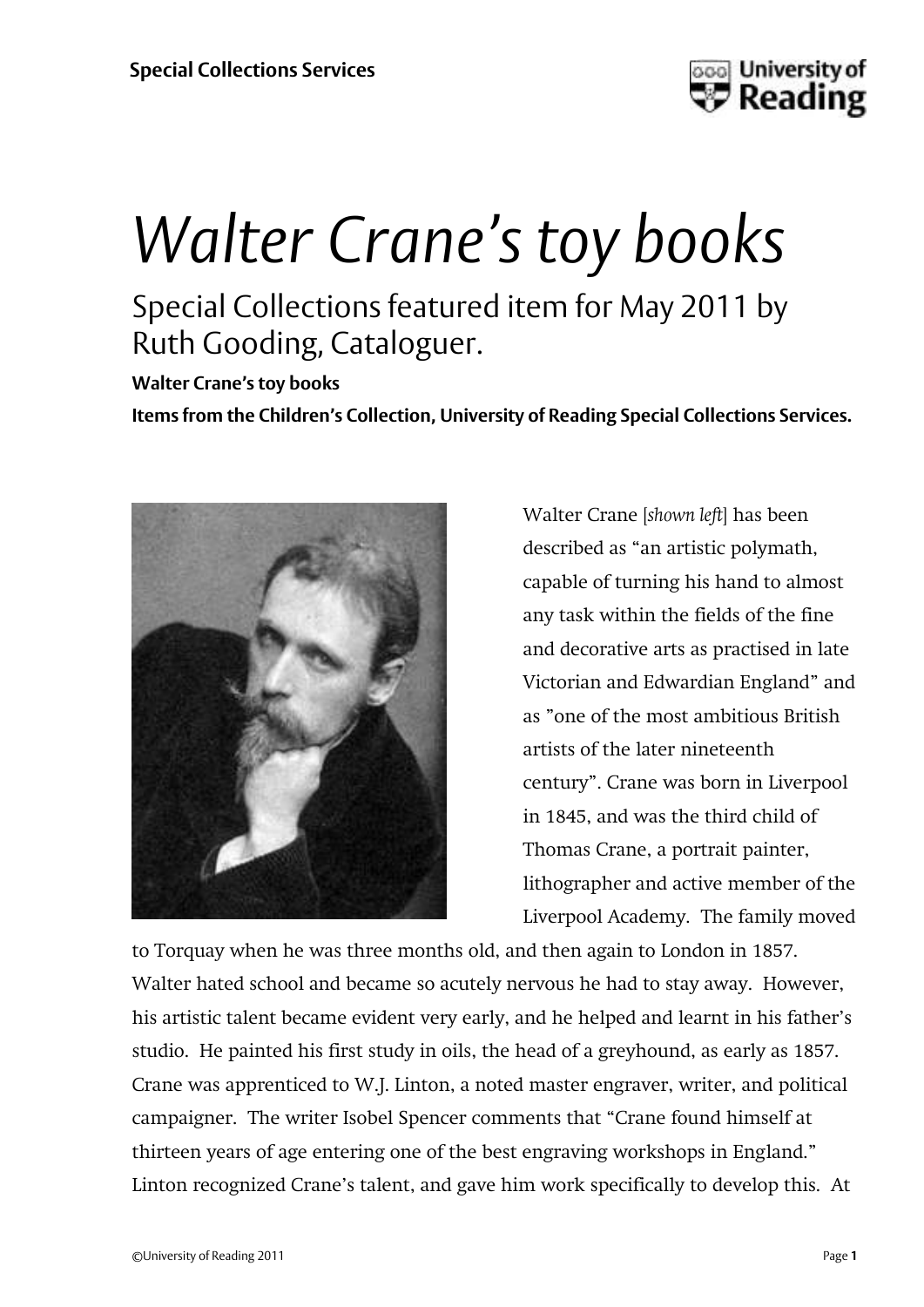the same time Crane was continuing to paint on his own; his Lady of Shalott was hung at the Royal Academy in 1862. The same year he left Linton to work as an independent illustrator.



*Front cover of* The Frog Prince *toy book*

In 1863, the engraver and printer Edmund Evans commissioned Crane to produce a set of designs for a potential book series. The writer Rodney K. Engen points out that this was the period of greater mechanization in publishing, and that this was often used as an excuse to neglect design. Crane wrote: 'The books for babies, current at that time –about 1865 to 1870 – of the cheaper sort called toy books were not very inspiriting. These were generally careless and unimaginative woodcuts, very casually coloured by hand, dabs of pink and emerald green being laid on across faces with a somewhat reckless aim.' Evans believed paper picture books could be greatly improved and still sold for sixpence, 'if printed in sufficient quantity'. The writer John Hutton comments that working with Evans, Crane "gradually transformed the toy book into a sophisticated art form using a variety of technical, intellectual and aesthetic means. Advances in the use of wood engravings for colour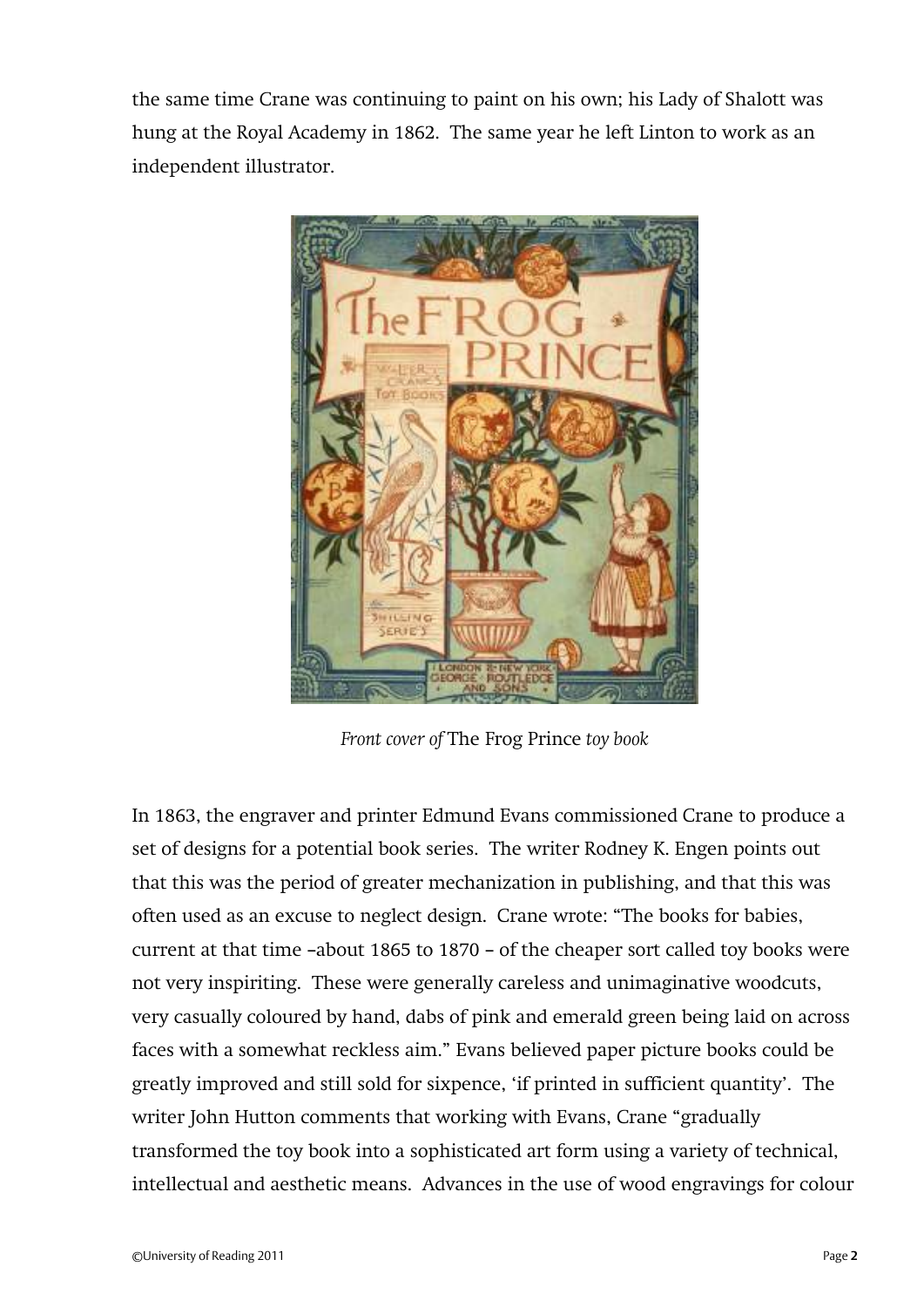printing made it possible for Evans to accurately print Crane's designs in a wide range of sophisticated colours.' Crane's designs were printed by Evans for the publisher Frederick Warne in a Sixpenny Toybook series, bound in pale yellow rather than white. In 1867 Crane began designing toy books for George Routledge. Over the next ten years, he illustrated thirty-seven of these toy books, which would become the most popular children's books of the day. The University of Reading rare book collections contain four examples: *Beauty and the Beast* [*see illustration below*], *Princess Belle-Etoile*, *The Yellow Dwarf* and *The Frog Prince* [*see front cover shown above*].



*Double-page illustration from* Beauty and the Beast *toy book*

Crane's work was influenced by Japanese prints, with decorative compositions in flat or very deep perspective. He was later to write: 'Their treatment, in definite black outline and flat brilliant as well as delicate colours, vivid dramatic and decorative feeling struck me at once, and I endeavoured to apply these methods to the modern fanciful and humorous subjects of children's toy-books and to the methods of wood-engraving and machine printing.'

The illustrations were full of the fashions and domestic bric-à-brac of the Aesthetic Movement such as fans, peacock's feathers, and blue and white china. They also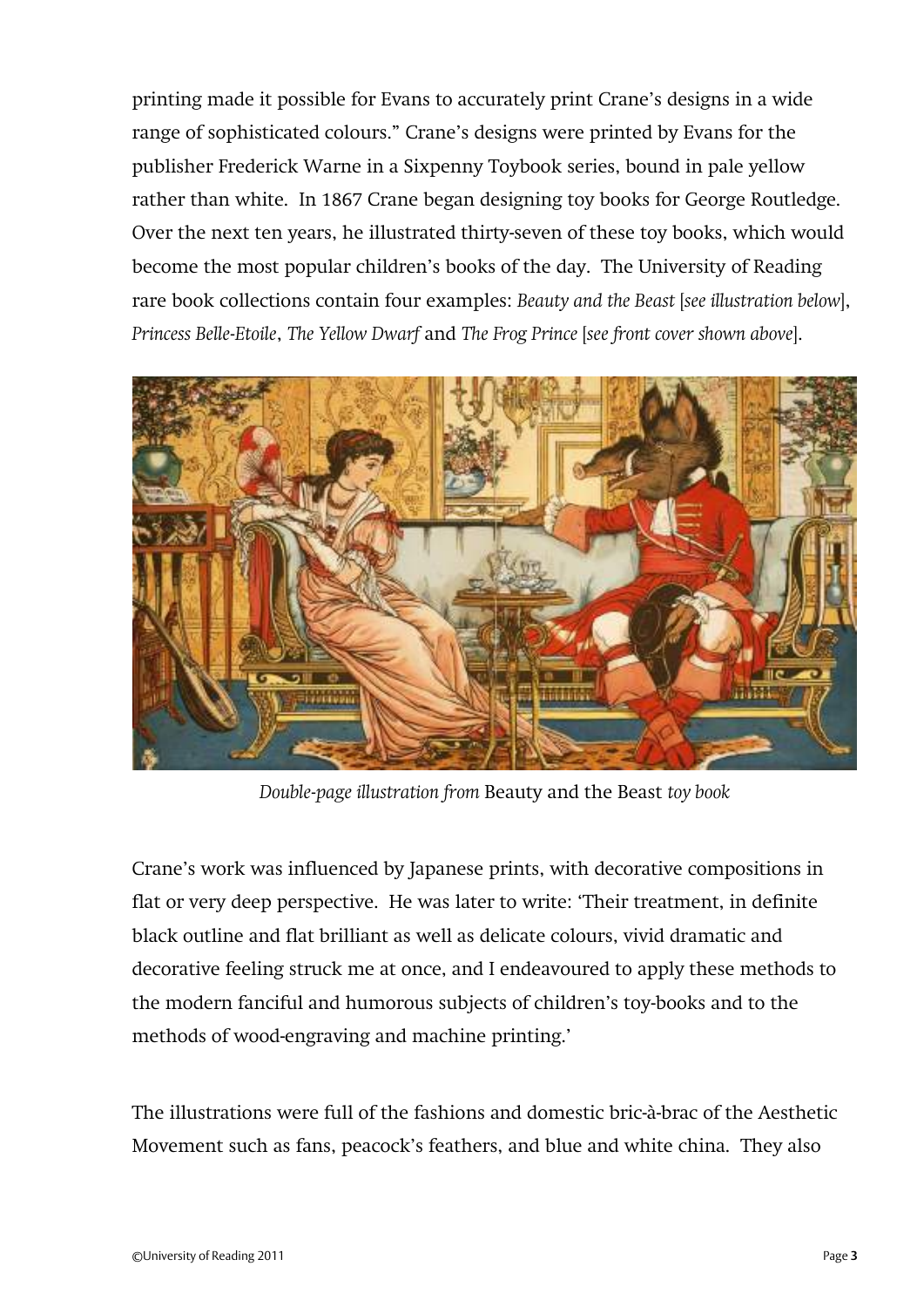included a wide range of historical details and patterns. Crane had a taste for fantasy, and his work features pigs going to market and dishes eloping with spoons.

Spencer observes that Crane produced some of his finest designs for the beast fairytales: '*Beauty and the Beast* and *The Frog Prince* are rich in decorative detail and convey also, in contrast to their obvious glamour, a real sense of horrific fantasy. Beauty's discomfiture, so well expressed by her despairing countenance and lash-frilled eyes [*see illustration above*], and the control of design in the perspective interior of the page where Froggy visits his beloved [*see illustration below*], are just two examples of this masterly handling.'



*Illustration from* The Frog Prince *toy book*

Crane drew a distinction between 'pictorial' artists, aiming to produce beautiful individual pictures, and 'decorative' artists. Decorative artists worked with the entire book, the entire printed page and with text and illustrations together. Crane felt traditional illustration types, including title pages, headers, tailpieces and full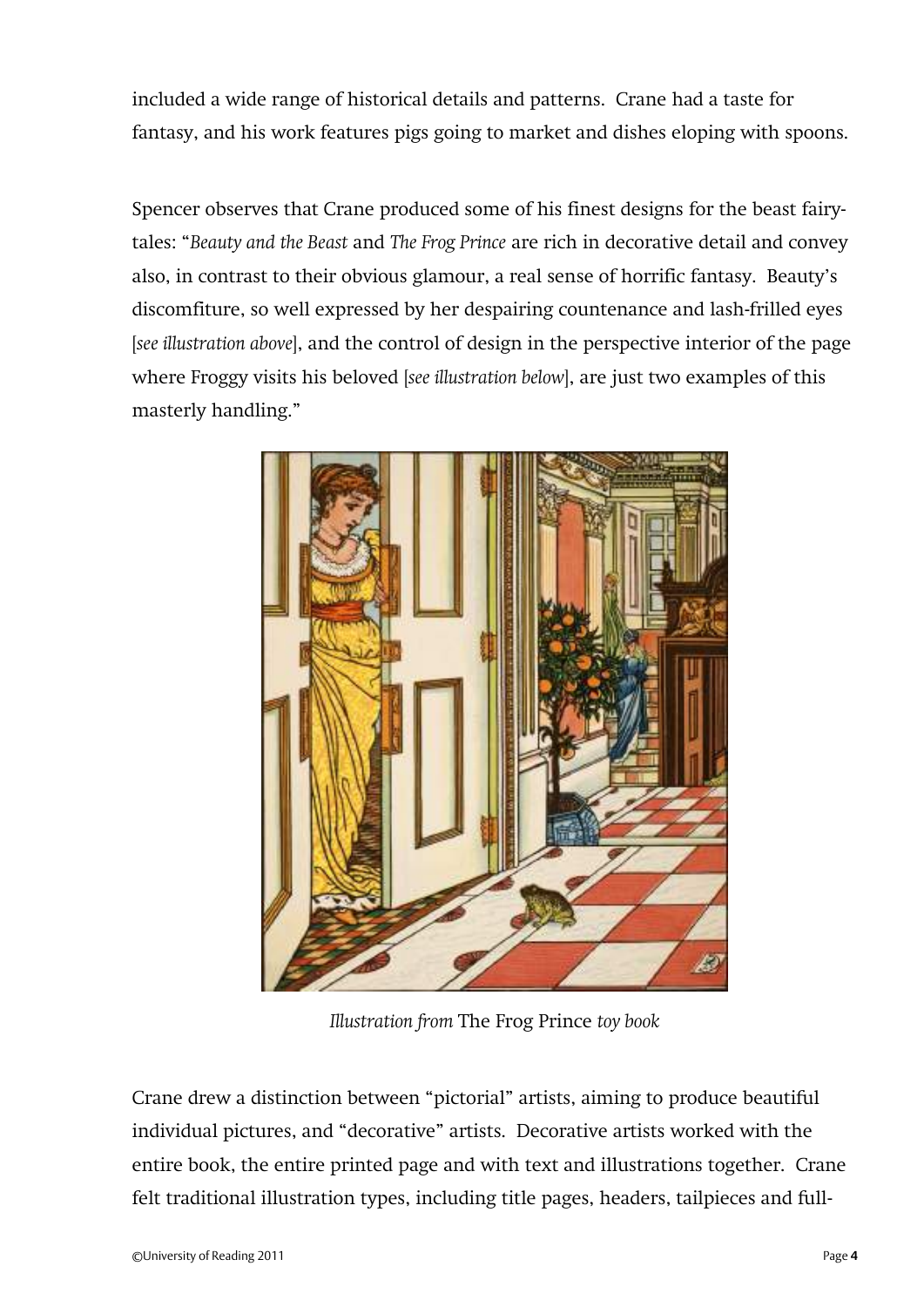page illustrations, should be coordinated with the written story to involve the reader more closely with the work. This entailed the cooperation of author and illustrator. Spencer comments that, 'As a financial proposition these picture books seem to have been something of a liability to the publishers who always maintained they had to print large editions, at least ten thousand, in order merely to cover cost and show minimum profit.'



*Illustration from* The Yellow Dwarf *toy book*

The illustrator received one payment, usually fairly small. Crane continued to collaborate with Edmund Evans, who consulted Crane about the choice of subjects, advised on page layouts and then negotiated with the publishers.

Crane ceased illustrating for the Routledge Toybook series with *The Sleeping Beauty in the Wood* in 1876. He had started illustrating the stories of Mrs Molesworth in 1874, and he worked with Evans to produce *The Baby's Opera* and *The Baby's Bouquet*, incorporating music and illustrations.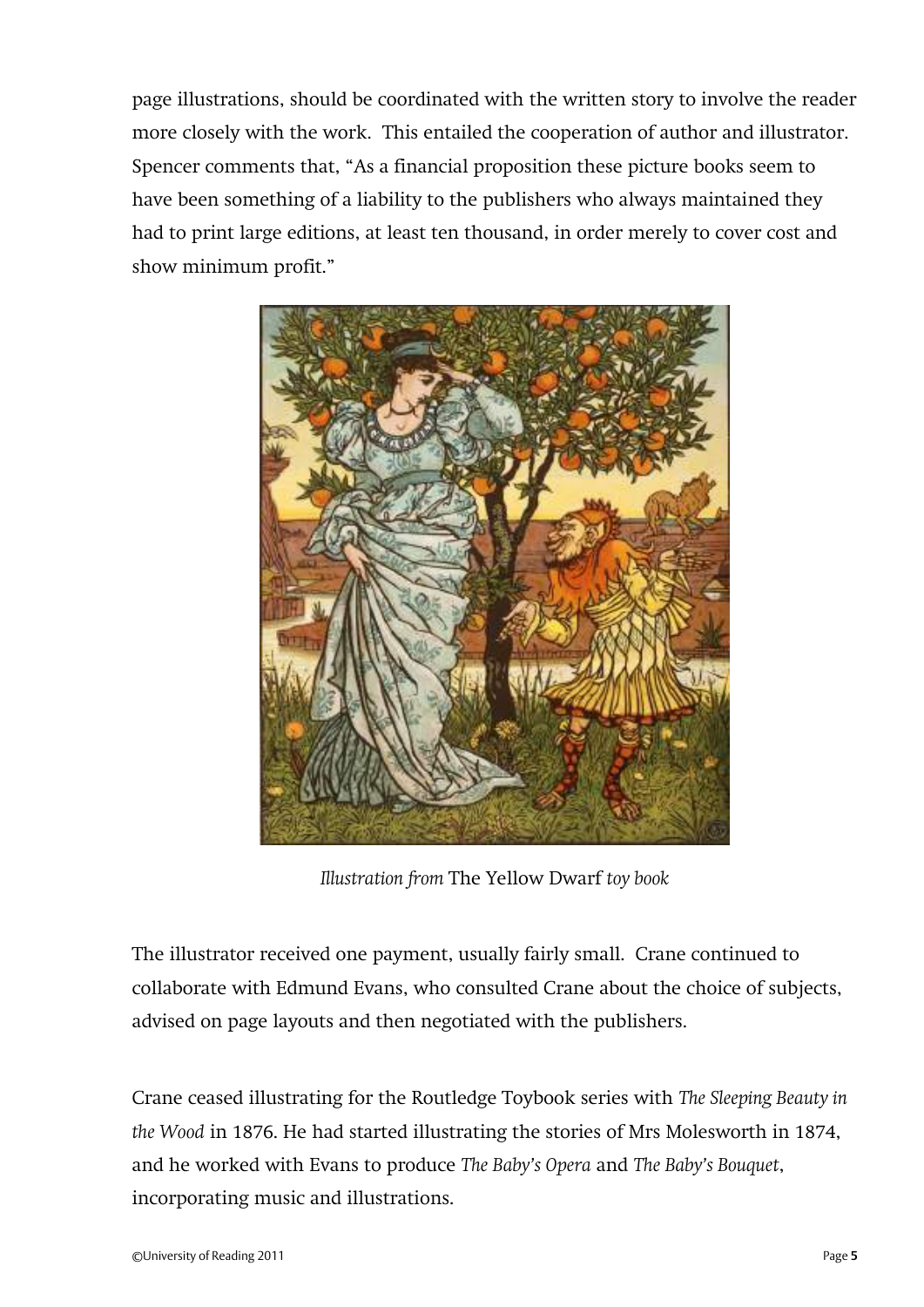By this time, Crane and his wife Mary Frances were living in Shepherd's Bush and moving in the fashionable and artistic circles of Holland Park. The artist Lord Leighton was a friend and patron, and Crane's acquaintances also included William Morris and Edward Burne-Jones. He continued to produce allegorical paintings, and it was his ambition to show at the Royal Academy, but he did this only twice and his works never became popular. Crawford writes: 'The public acclaimed him as 'the academician of the nursery', but he wanted to be known as a distinguished allegorical painter. Much of his life was spent in pursuing this difficult ambition and, at the same time, in creating tolerable substitutes for it."



*Illustration from the* Princess Belle-Etoile *toy book*

However, Crane made his living as a decorative artist, designing wallpapers, tiles, printed textiles, stained glass, embroideries, and decorative plasterwork. By this time, he wanted to escape from the nursery, and worked on illustrating books for adults. Under the influence of William Morris, Crane became a socialist, joining the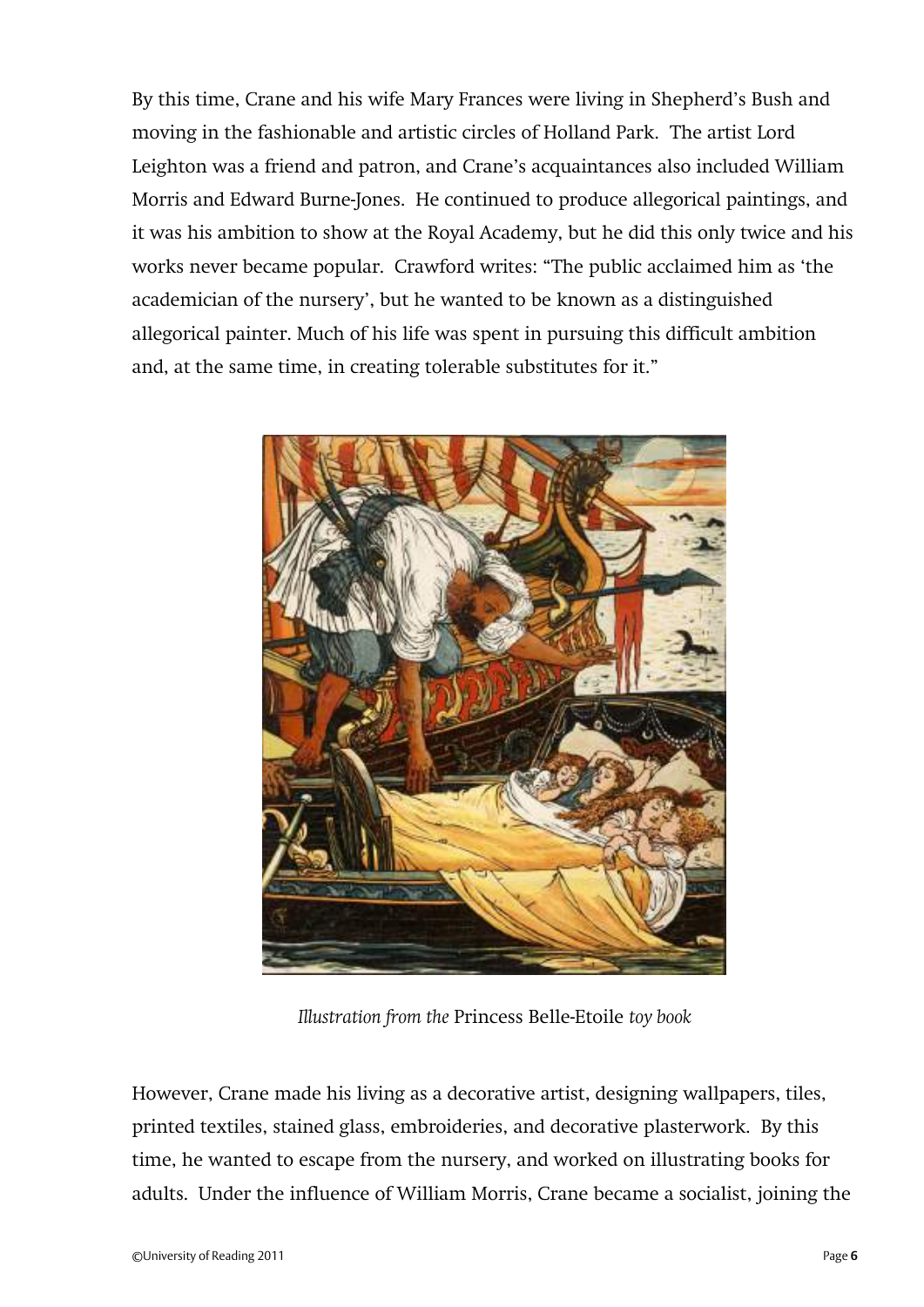Socialist League in 1884 and the Hammersmith Socialist Society in 1890. He was the artist of the socialist movement, drawing many cartoons and posters for it. Crane was a founder and president of the Arts and Crafts Exhibition Society and, after the death of William Morris, was probably the best-known British decorative artist.



*Illustration from the* Beauty and the Beast *toy book*

Crane was appointed director of design at Manchester School of Art in 1893, but resigned after three years. In 1897 he was asked by Halford John Mackinder to become Director of the Art Department of a new university college at Reading. He accepted on condition that his duties would be light. These included some promotion of arts and crafts, and attendance at many functions, including the Prince of Wales's visit to open the new college. Prince Albert Edward was given an address illuminated by Crane, and a silver enamel casket designed by Nelson Dawson. In July 1898 Crane became Principal of the Royal College of Art.

Crane died at Horsham on 14 March 1915. His obituary in *The Times* comments: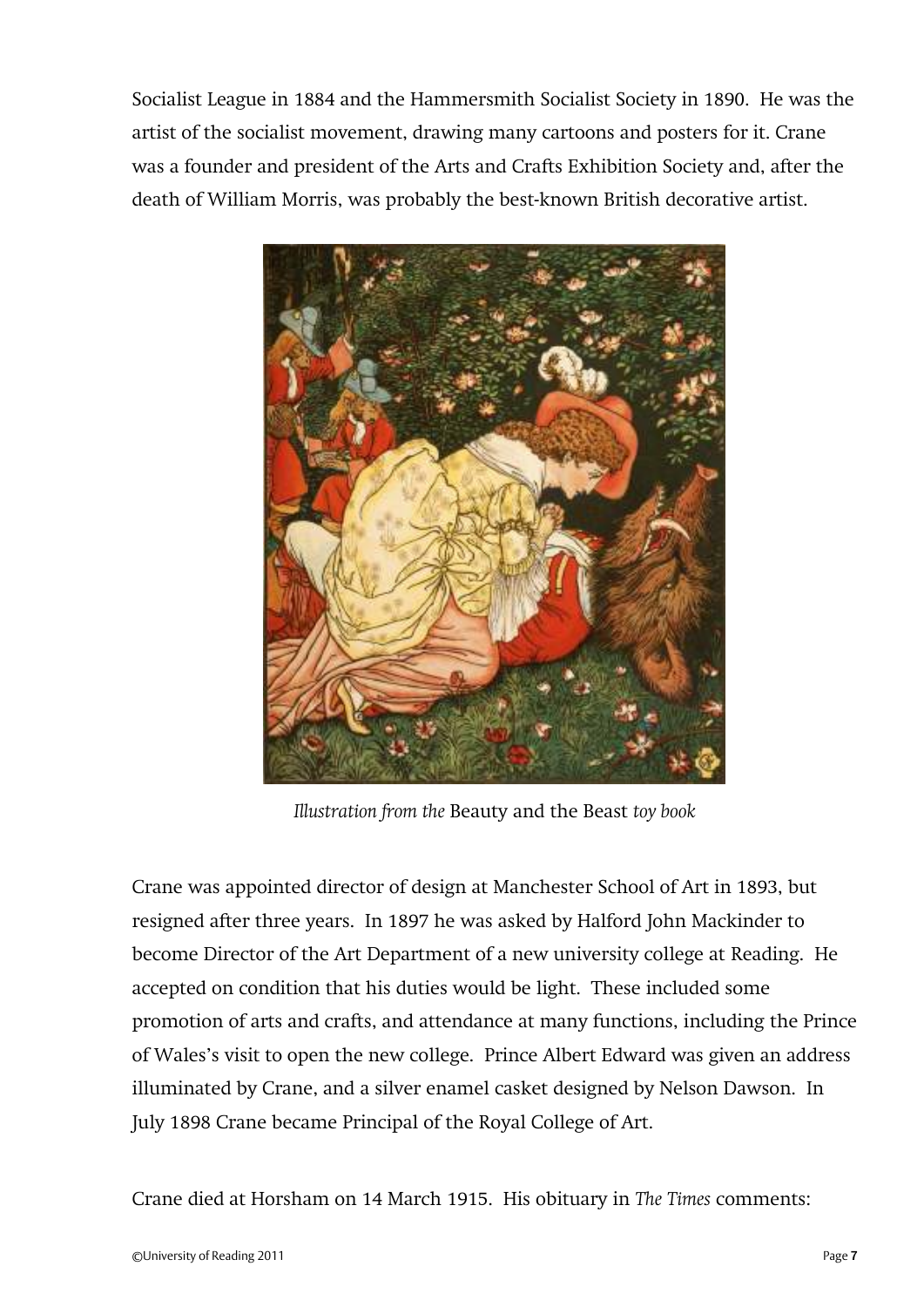' … he was one of the chief of those artists who redeemed English design from hopeless and incompetent ugliness. … If we were less familiar with his work we should see its originality more clearly. But we have known it since our childhood, when we enjoyed his children's books so much that, rather ungratefully, we have never enjoyed any of his works so keenly since.'



*Illustration from* The Frog Prince *toy book*

The University of Reading Special Collections holds a large number of other books written or illustrated by Walter Crane. These include children's books such as *The Baby's Opera* and children's books by Mrs Molesworth, and some of his writings on art and design, including *The Bases of Design* (1898), *Ideals in Art* (1905) and *Reading College : plans and views* by W.M. Childs (1898), which features a cover design by Crane. There are also a number of letters from Walter Crane in the archive of George Bell & Sons Ltd (MS 1640) which is held in the archive collections at Reading.